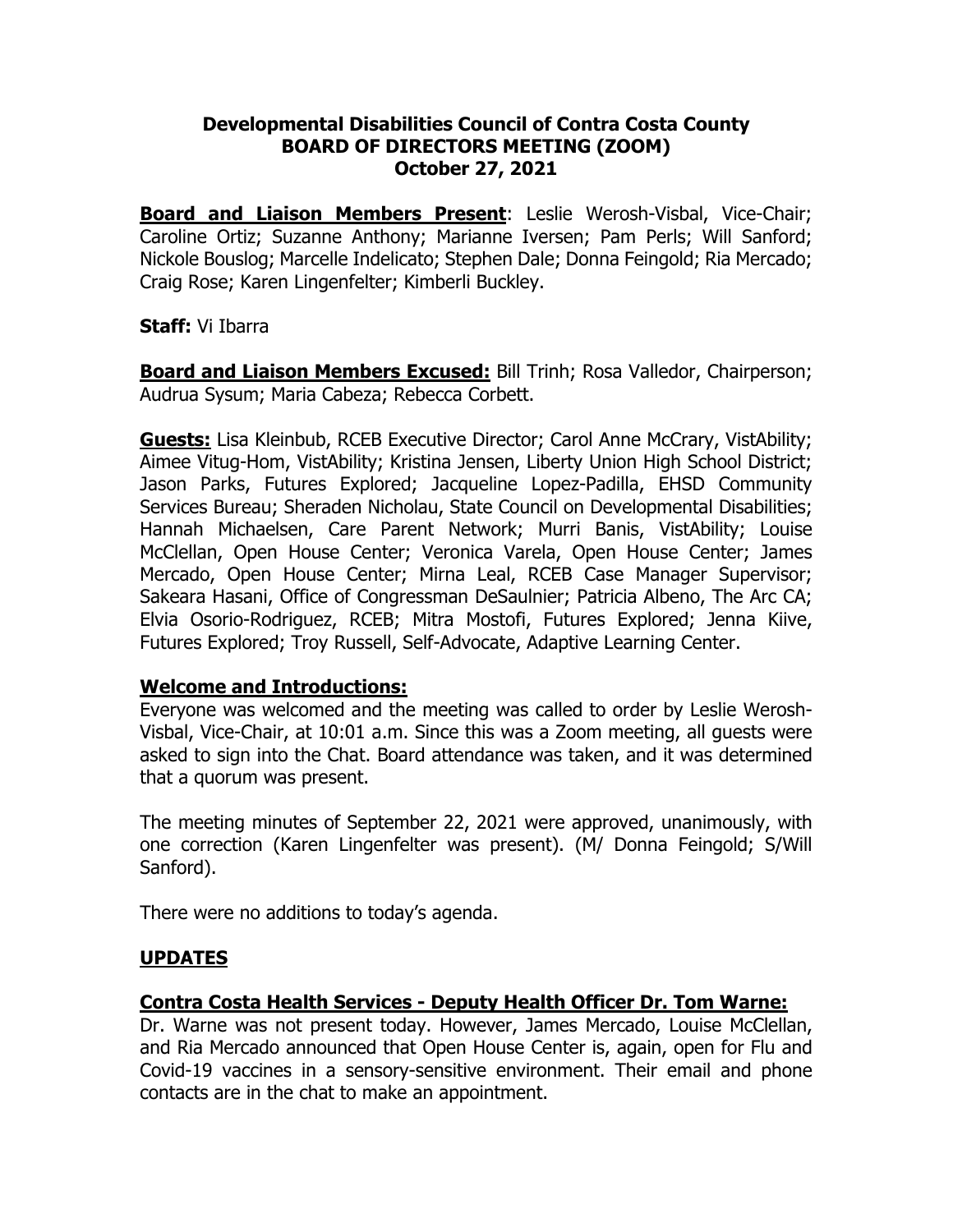Donna Feingold announced that CVS, Safeway and Walgreens will come to your site for flu clinics, as well.

## **RCEB Report by Lisa Kleinbub:**

Lisa reviewed the new public health order for vaccinations/masking and exemptions for Regional Center staff and the staff of vendored services by November 30<sup>th</sup>. She was happy to report that prior to this mandate, about 90% of the RCEB staff were already vaccinated. For the staff of vendored services, she wants to keep an eye on staff shortages. Increasing the number of people that are vaccinated in our community gets us closer to full in-person services!

Transportation providers are currently experiencing severe driver shortages.

DDS has posted a 26-page letter on their website listing the policy changes from this year's budget trailer bills. It is the longest in recent history. Some of the highlights include:

- Implementing provisional eligibility for Lanterman services for 3- to 4-yearolds (not Early Start services).
- Funding for Social/Recreational Services (RCEB will develop an outreach plan announcing this).
- Hiring another person to assist in Self-Determination.
- Developing a performance incentive program for RCEB outcomes.
- Hiring 2 rate specialists to implement the vendor rate increases next April and beyond, including performance incentives for the final 10% of the increases for vendors.

Lisa further reported that last night the RCEB Board of Directors passed an Employment First Policy.

### **State Council on Developmental Disabilities (SCDD) Bay Area Office Report by Sheraden Nicholau:**

Sheraden announced that the State Council is recruiting for a bilingual (English/Spanish) person to focus on Bay Area advocacy. The deadline to apply is November 10th.

The State Council is hosting Self-Advocacy Chats by Zoom throughout the State. The next 2 are on November  $15<sup>th</sup>$  and December  $15<sup>th</sup>$ .

Congreso Familiar is hosting an IEP training on Zoom in Spanish on November  $6<sup>th</sup>$ , from  $11:00$  am  $-$  Noon.

Cal-TASH is hosting an HCBS webinar on November  $16<sup>th</sup>$ , 10:30 am  $-$  12:30 pm.

There will be a conference for California Youth with Disabilities July 17-27, 2021. Registration is being held in December.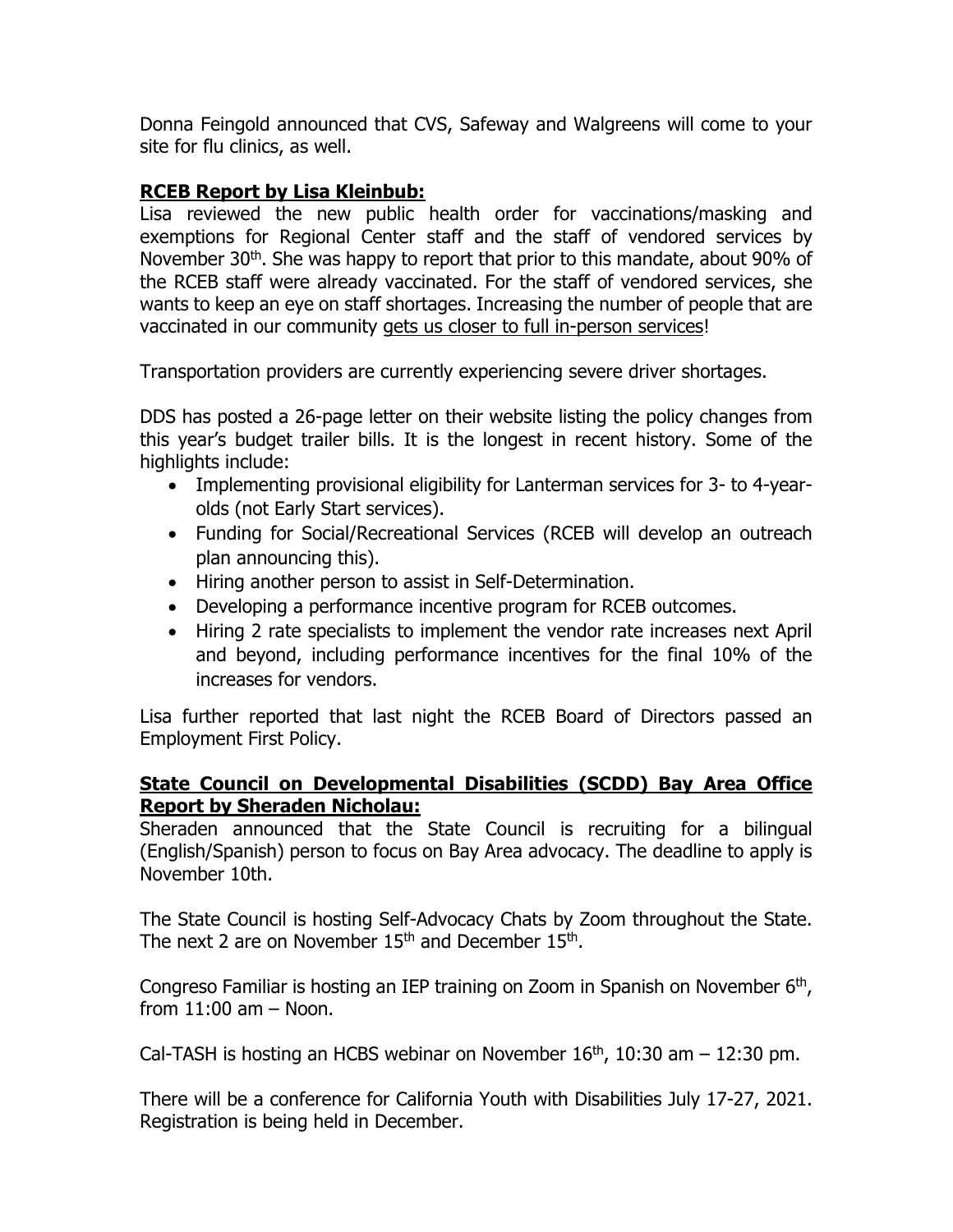Links to these various meetings and events were put in the Chat.

If your community is interested in specific training, please contact Sheraden for resources. In addition, Sheraden is able to secure free PPE from the California Office of Emergency Services---do not hesitate to contact her!

# **Council Chairperson Report by Rosa Valledor:** No report.

## **Executive Assistant to the Council Report by Vi Ibarra**:

Vi reported on the success of the Vision for the Future conference, focusing on post-secondary education. It was held electronically over 2 Saturday mornings. There were about 100 attendees, hearing presentations on Adult Education resources, Transition Planning (DREDF), San Francisco State University, UC Davis, and a panel of college students who spoke about their challenges.

Vi has posted links to the resource documents, PowerPoint presentations, and recordings in the chat.

**Board Membership Report by Audrua Sysum:** No report: 2 positions are open.

## **Outreach Workgroup Report by Kimberli Buckley:**

This is a new group that met on October 4<sup>th</sup> to discuss outreach activities in our community by this Council. Kimberli reported that they had numerous outreach ideas for Board members and Committee members, such as:

- Including personal stories;
- Providing handouts about RCEB and community services;
- "Show and Tell" products, like the *Don't Be Scared, Be Prepared* booklet for emergency preparedness;
- Talk about employment opportunities;
- Connect with other groups, such as public libraries;
- Connect with the Contra Costa County Equity Team;
- Provide info in newsletters, and social media;
- Develop a DD Council Facebook page.
- And many more!

## **Committee Liaison Reports:**

CCTA Paratransit Coordinating Council (Vi Ibarra): The PCC has not met since July – the next meeting is scheduled for November 15<sup>th</sup>. However, Carol reported on the recent development of an Accessible Transportation Strategic Plan Task Force, coordinated by the Contra Costa Transit Authority (CCTA). Carol was invited to join this task force to assist in the implementation of the most recent strategic plan to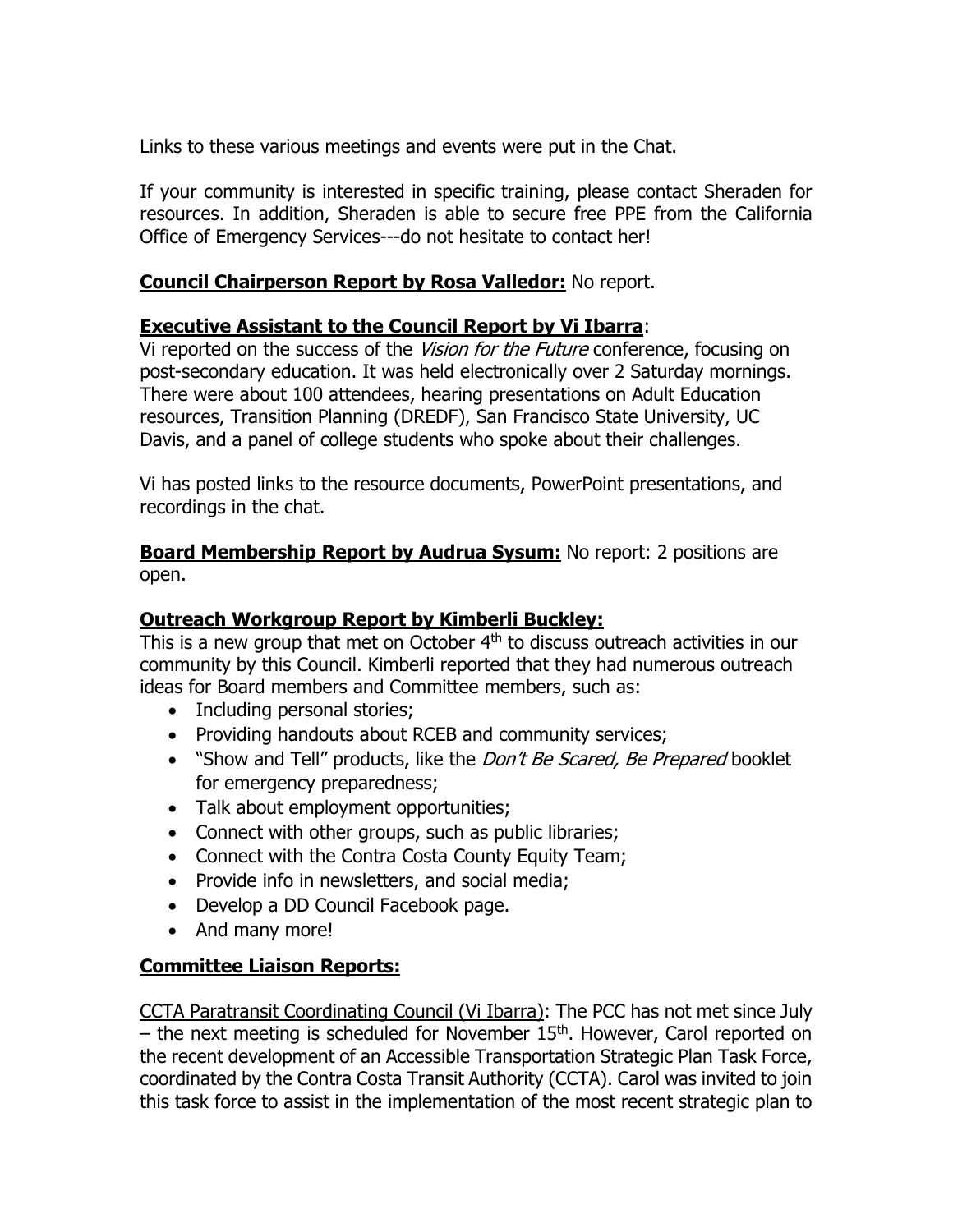coordinate accessible transportation within Contra Costa County. Example of activities of this task force is to secure long-term, stable funding, develop a coordination entity to oversee the services, develop and test projects such as one application and certification process (one click/one call), eliminate inter-transit transfers within the County (one seat/one ride), develop same day services and much more.

There is an opportunity to advocate for local tax dollars for this project with the Board of Supervisors (Measure X funds) either November  $2<sup>nd</sup>$  or November  $9<sup>th</sup>$ . This project has the support of the Board of Supervisors, as Supervisor Karen Mitchoff is the Chair and Teresa Gerringer is Vice-Chair (Chair of the CCTA).

The next meeting of this task force is November  $18<sup>th</sup>$ , from 2 p.m. to 4 p.m., virtually. These meetings are open to the public, with access through [www.ccta.net.](http://www.ccta.net/) There are public comment opportunities throughout the meeting.

East Bay Legislative Coalition (Will Sanford): Will provided the following presentation: "East Bay Legislative Coalition: What do we do???" The EBLC is made up of 5 core members

- Alameda DD Council
- Contra Costa DD Council
- Provider Vendor Advisory Committee to RCEB
- RCEB
- State Council on Developmental Disabilities, Bay Area Office

The EBLC welcomes all members of our community and have regular attendance from:

- RCEB participants and their families
- RCEB provider
- Other interested community members

EBLC was established as way to develop and magnify the voice of the community supporting individuals with Intellectual and Developmental Disabilities.

- Tracks Legislation (State and Federal), including taking positions
- Promotes active civic engagement of our community
- Hosts Legislative educational events (such as Town halls, breakfasts, etc.)
- Works to build relationships with our representatives at all levels
- Has drafted and worked legislation to help improve access to opportunities and our community

Everyone who has an interest in the Legislative Process, including just wanting to understand the process is welcome! We meet the First Wednesday of each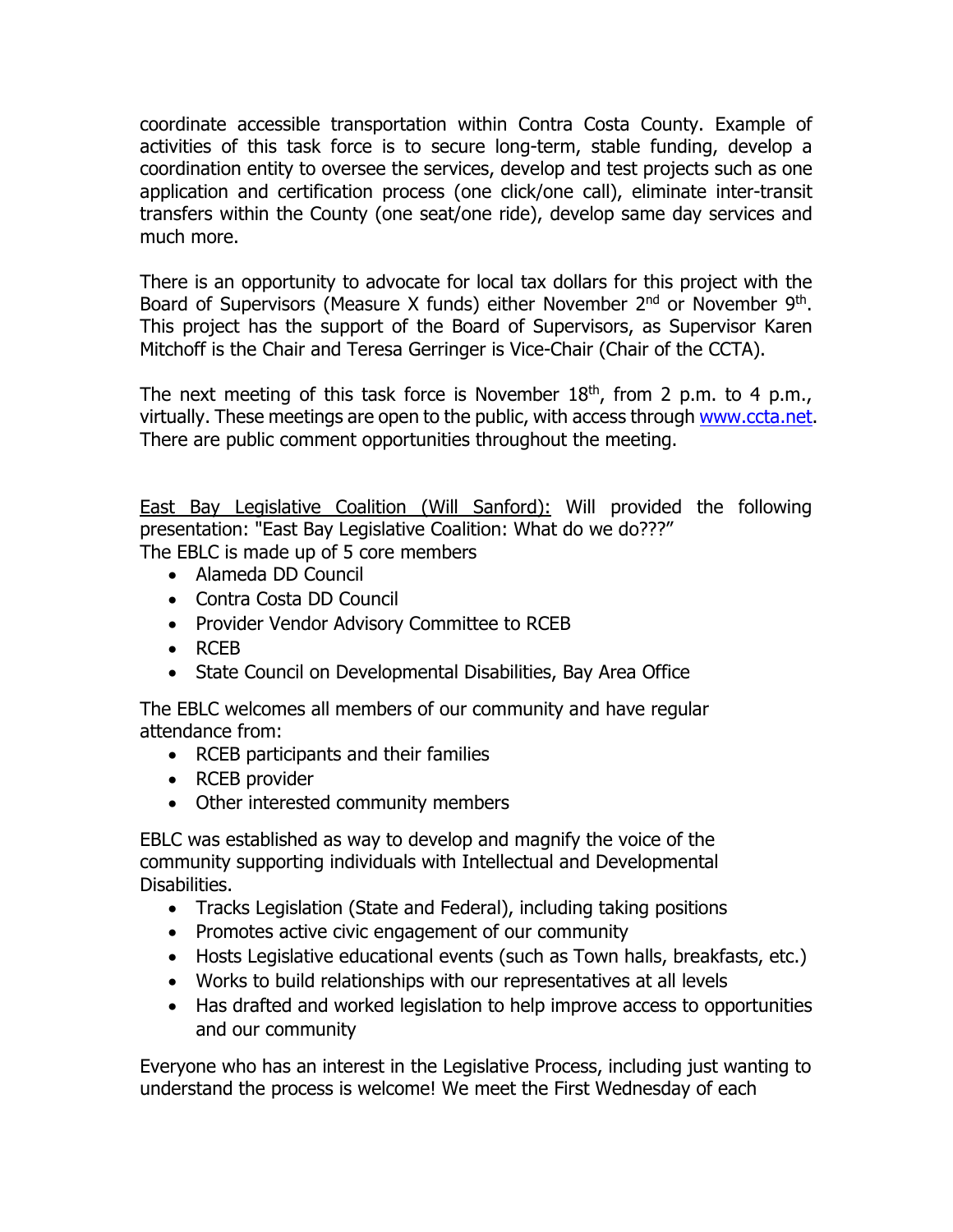month from 10 am to noon, currently via ZOOM. To get the invite email: Vi Ibarra **-** [Vi.Ibarra@cchealth.org](mailto:Vi.Ibarra@cchealth.org)

October Report

- The State Legislature is on recess until early January, the Governor has signed or vetoed all bills from the session that ended in September.
- The Federal Legislature is actively engaged in a significant effort to increase supports in a lot of areas, including potentially increasing funding for Direct Service Professionals in the Long-Term Care arena. The bill started as a \$ 3.5 trillion proposal, its latest iteration is now about half that and the details of the changes have not been fully released to the Public.
- EBLC is planning for our Legislative Breakfast tentatively scheduled for January 28th from 10 am to noon (subject to confirmation).

Emergency Planning Engagement (Carol Anne McCrary and Aimiee Vitug-Hom): Carol and Aimee presented info on their roles as volunteer Disabilities and Access and Functional Needs Co-Coordinators for the Contra Costa County Office of Emergency Services.

Disabilities and Access & Functional Needs (DAFN) Coordinators

- Offices of Emergency Services are at different levels in our community:
	- Cities (Concord, Richmond, Danville-Marianne Iversen)
	- Counties (Contra Costa-Carol & Aimee)
	- State (in Sacramento**-**Vance Taylor)

All do emergency planning for their communities; All respond to emergencies, such as earthquakes, fires, floods, power outages, etc.

During an emergency, an Emergency Operation Center (EOC) is activated and sometimes, in a large event, mutual aid is requested for assistance.

- The DAFN Coordinators represent people that might need assistance in an emergency by:
	- $\blacktriangleright$  Attend and give input in planning meetings
	- Attend tabletop exercises to provide solutions
	- **■** Attend in-person exercises
	- **•** Organize training for first responders and search and rescue teams (Ex: what to expect when they encounter someone with Autism)
	- Special projects, such as the *Don't Be Scared, Be Prepared booklet*
	- Host a DAFN Steering Committee representing various populations.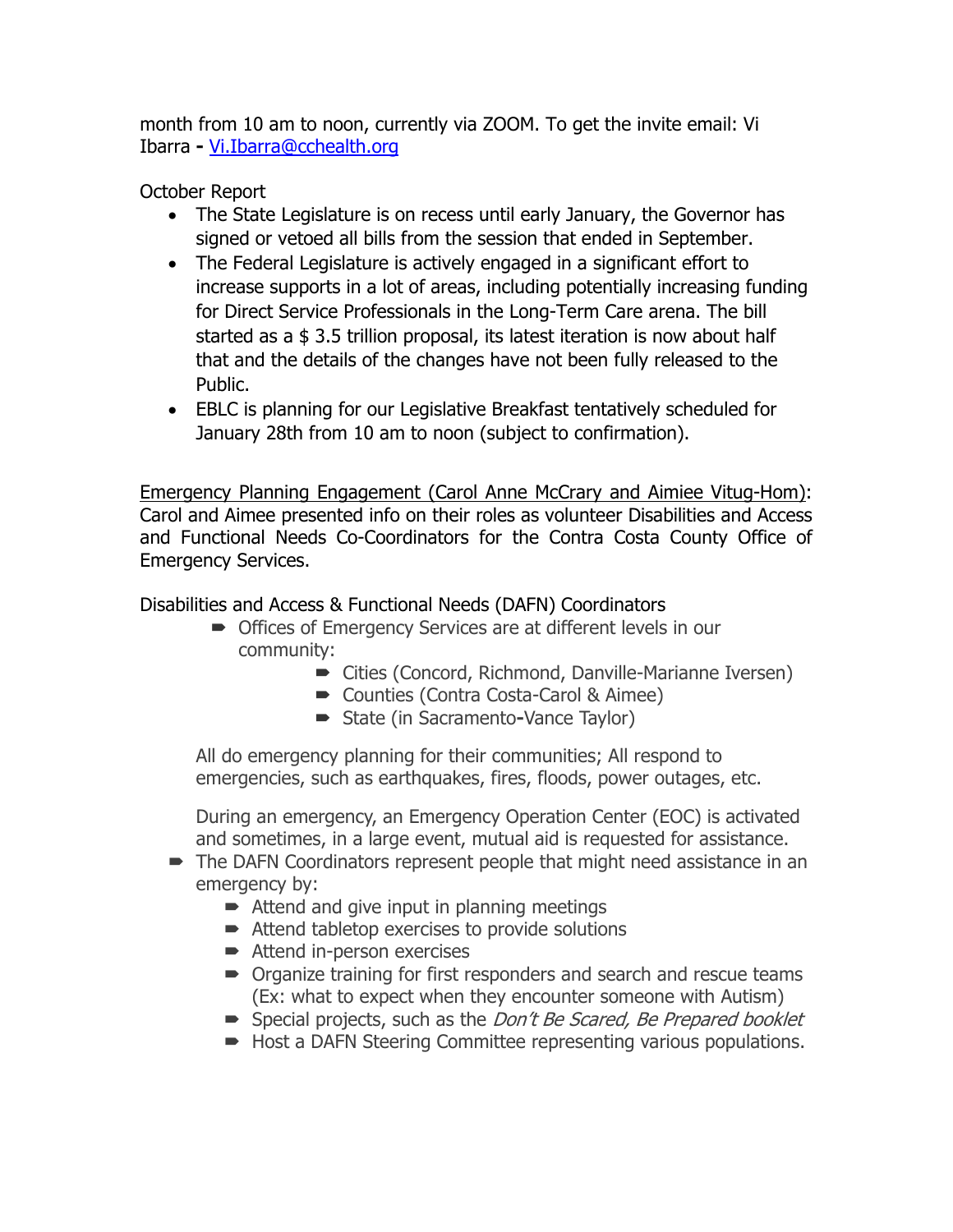If you would like input into emergency planning, exercises, or keep us informed about your challenges in your own personal emergency plans, please contact any one of us…we would love to hear from you:

- Carol Anne McCrary: [cmccrary@vistability.org](mailto:cmccrary@vistability.org)
- Aimee Vitug-Hom: [avitug-hom@vistability.org](mailto:avitug-hom@vistability.org)
- **Marianne Iversen: [Marianne@dsconnection.org](mailto:Marianne@dsconnection.org)**

Committee on Aging (Marianne Iversen): This committee is a joint committee with Contra Costa and Alameda Counties. They are also integrated with the Master Plan on Aging (Bill Pelter). Their top concerns are housing, transportation, recreation and retirement. In November Marianne will be presenting on Alzheimer's and Down syndrome at a meeting of the Providers of Services to Seniors & Disabilities Group. At the next COA meeting they will be having a presenter from the Jewish Family & Community Services to discuss their Memory Cafe program which provides a relaxed social environment. This committee welcomes new members and would also like to hear concerns of self-advocates and families that need to be addressed. She has put a link to a flyer in the chat.

HireAble (Donna Feingold): Donna stated that HireAble was originally developed through a Long's Foundation grant to increase employment opportunities for people with I/DD. Their goal is to promote internships with employers and increase community integrated employment. They meet monthly and have presentations from entities such as local employers, the Mind Institute, and colleagues accomplishing employment opportunities in creative ways. They meet on the 4<sup>th</sup> Friday of each month at 9:30 a.m. and everyone is welcome. You can contact Donna to get on their mailing list.

They are looking for on-going funding for a stronger infrastructure and recently received a grant from RCEB to be certified benefits educators. Denyse Curtright will be retiring soon as the leader of this group, and Donna will be taking that position in January 2022.

Transition Task Force (Open): A report will be available next month.

Mental health Commission (Pam Perls): A report will be available next month.

### **Public Comment and Announcements:**

Donna announced that the Adaptive Learning Center will be hosting a training on December 1<sup>st</sup> on Zoom for *Person-Centered Thinking*. It will be held from 7 p.m. – 8:30 p.m. Donna also relayed a message from Becky about the On-Line Resource Guide that the Transition Task Force is updating which includes local services.

Stephen Dale announced that there is an upcoming 2-hour training on navigating Cal-ABLE. More info will be distributed by Vi soon.